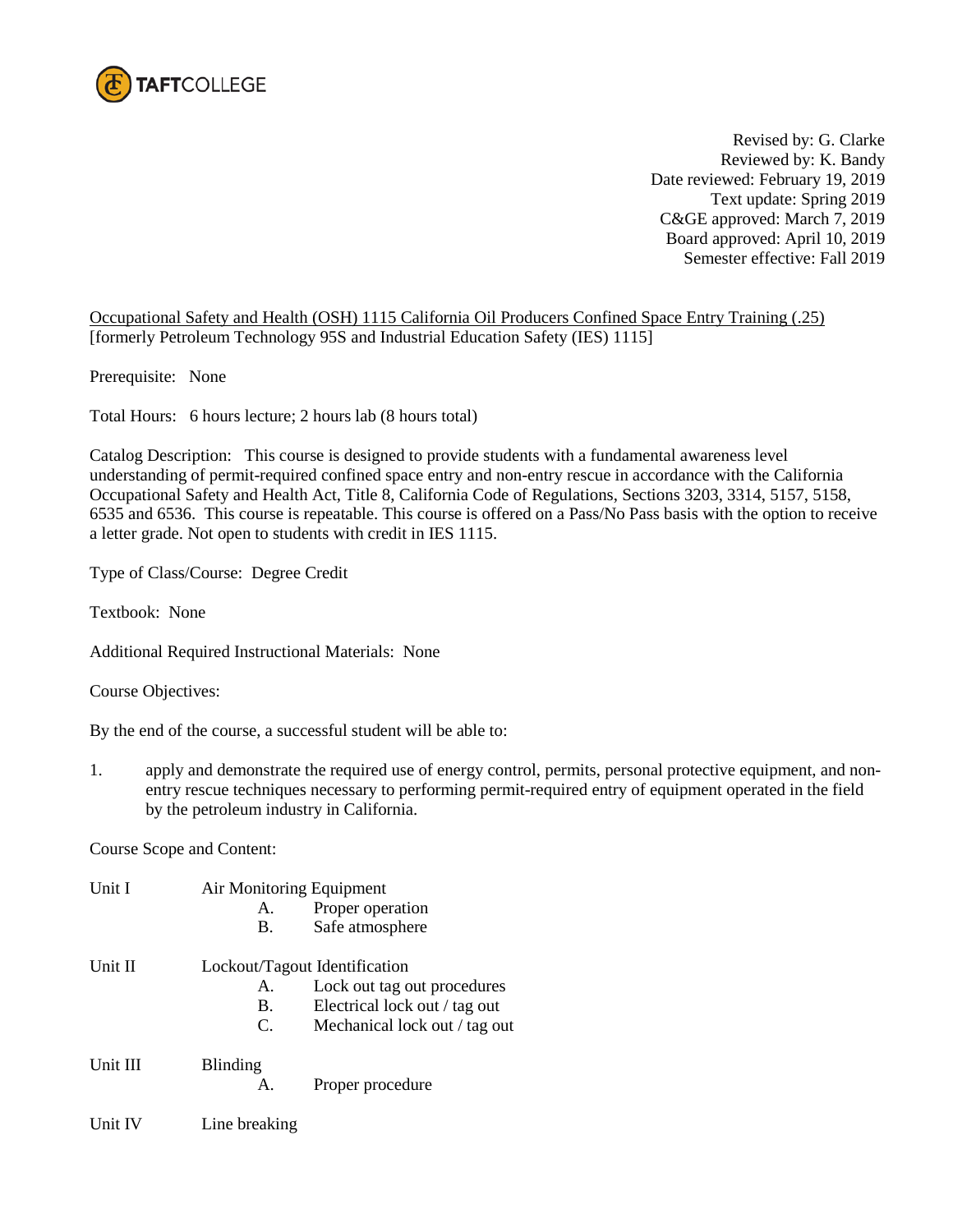

|           | А.                   | Proper procedure                                |  |  |
|-----------|----------------------|-------------------------------------------------|--|--|
| Unit V    |                      | Tank/Vessel isolation checklist/job safety plan |  |  |
|           | Α.                   | Safe work permit (SWP)                          |  |  |
|           | B.                   | Lock out / tag out list                         |  |  |
|           | C.                   | Safety equipment                                |  |  |
|           | D.                   | Personal protective equipment (PPE)             |  |  |
| Unit VI   |                      | Confined space permit                           |  |  |
|           |                      | A. Components of a permit                       |  |  |
|           | <b>B</b> .           | Permitting process                              |  |  |
| Unit VII  | Supplied air systems |                                                 |  |  |
|           | A.                   | Self-contained breathing apparatus (SCBA)       |  |  |
|           | B.                   | Supplied air respirator (SAR)                   |  |  |
| Unit VIII | Field Exercise       |                                                 |  |  |

Lab Content:

- 1. Field demonstration of entry permit use<br>2. Field demonstration of atmospheric testi
- Field demonstration of atmospheric testing and monitoring using equipment, materials, etc
- 3. Field use of non-entry rescue equipment

Learning Activities Required Outside of Class: None

Methods of Instruction:

- 1. Lecture
- 2. In-field group exercises

Methods of Evaluation:

- 1. Skill observation check-off by the instructor
- 2. Written Exam

Supplemental Data:

| TOP Code:                  | 095670: Indus Occupational Safe Health |
|----------------------------|----------------------------------------|
| <b>SAM Priority Code:</b>  | C: Clearly Occupational                |
| <b>Distance Education:</b> | Not Applicable                         |
| Funding Agency:            | Y: Not Applicable (funds not used)     |